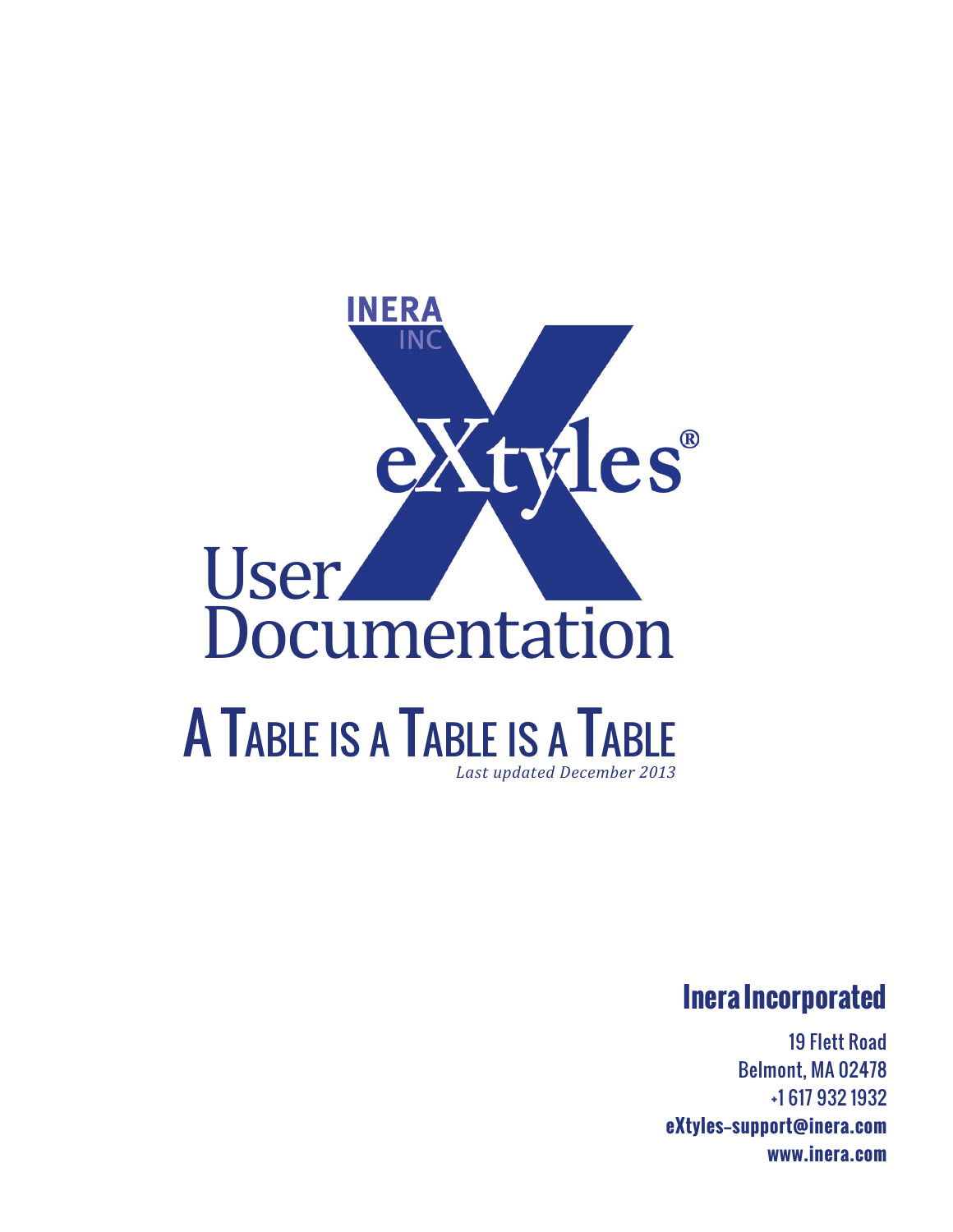# A Table Is a Table Is a Table (with apologies to Gertrude Stein)

One of the wonderful things about Word is that there are so many ways to solve the same problem unless you're an editor who's trying to work with files someone else created in Word, in which case, one of the miserable things about Word is that there are so many ways to solve the same problem. For example, given 10 authors, they'll find 11 ways to create tables in a Word document.

This document identifies the six ways we have found (so far) that authors use to create tables in manuscripts. We hope that this document will be helpful in determining the best way to manipulate a table prior to activating a document with eXtyles.

When you first open a document in Word, before activating eXtyles, you should look to see if there are any tables. They are often located near the end of the document. For each table, determine which of these methods the author used to create it. Then follow the appropriate directions to do any pre-Activation cleanup so that eXtyles can handle the table in the most optimal fashion.

#### Hidden Paragraph Markings:

It is essential to turn on Word's hidden paragraph and character marks before starting the table review, which is done via File > Options > Display > Show all formatting marks.

# **METHOD 1: THE RIGHT WAY**

The best method for creating a table is when the author uses the Microsoft Word table editor. Tables created in this fashion do not need any manipulation prior to activating eXtyles.

Tables made with the Word table editor will look like the following figure when paragraph marks are turned on:

| Column•1¤               | Column 2¤-       | Column 3¤  |  |
|-------------------------|------------------|------------|--|
| This is some long texto | Short texto      | Texto      |  |
| More long text¤         | More-short-text¤ | More texto |  |
|                         |                  |            |  |

In particular, notice that there is faint shading around each cell if the author has not turned on any cell rules, and the end-of-cell character,  $\Omega$ , appears at the end of each cell.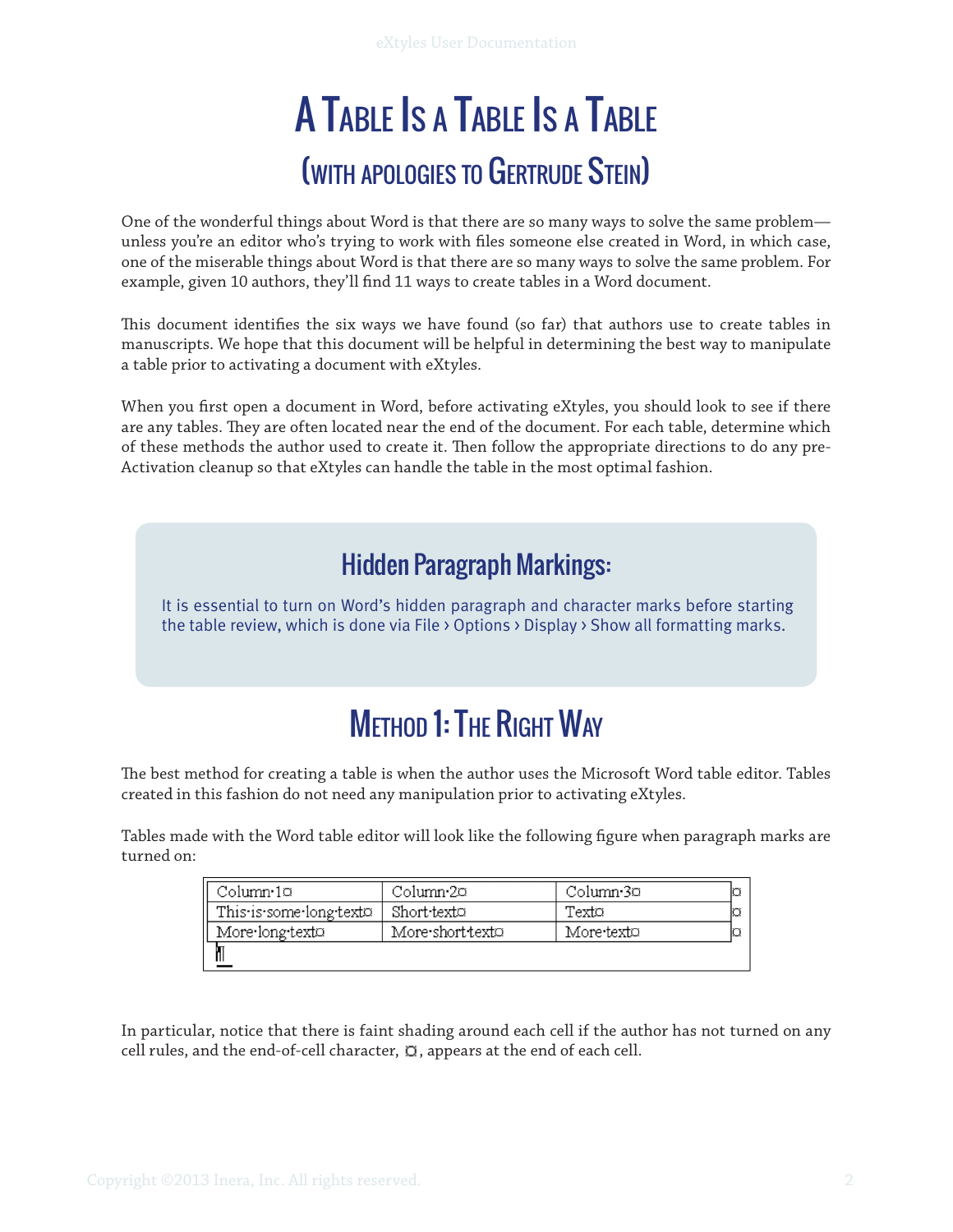# Method 2: Acceptable Alternative

The second best method for creating a table is when the author uses regular text with correctly set tab stops. Tables created in this fashion can simply be converted from text to a table using the Convert Text to Table menu item on the Word Table menu.

Tables created with this method will look like the following figure when paragraph marks are turned on:



There are two specific items to note in such a table. First, there is only one tab character (arrow) between each cell rather than multiple tab characters. Second, the ruler will typically look like this:



where the  $\blacksquare$  icon indicates the author has set up one or more tab stops so that only a single tab is required between cells.

## Method 3: Acceptable Alternative

The third best model for creating a table is when the author uses Excel and embeds a section of the Excel file in the Word document. In this case, you must click once on the table to get one of the two following views:

| Column 1                            | ≀Čolumn 2.                   | Column 3 i |
|-------------------------------------|------------------------------|------------|
| dThis is some long text  Short text |                              | Text       |
| M ore long text                     | More short text   M ore text |            |

| Column 1                                          | Column 2                                        | Column 3 |
|---------------------------------------------------|-------------------------------------------------|----------|
| $\vert$ This is some long text $\vert$ Short text |                                                 | Text     |
| M ore long text                                   | M ore short text   M ore text $ _{\mathsf{H}} $ |          |

Notice that there are handles along the edges of the table.

To convert this table into Word format, double-click on it, which will activate Excel. When Excel opens, immediately select Copy from the Edit menu. Click back on the Word document (somewhere away from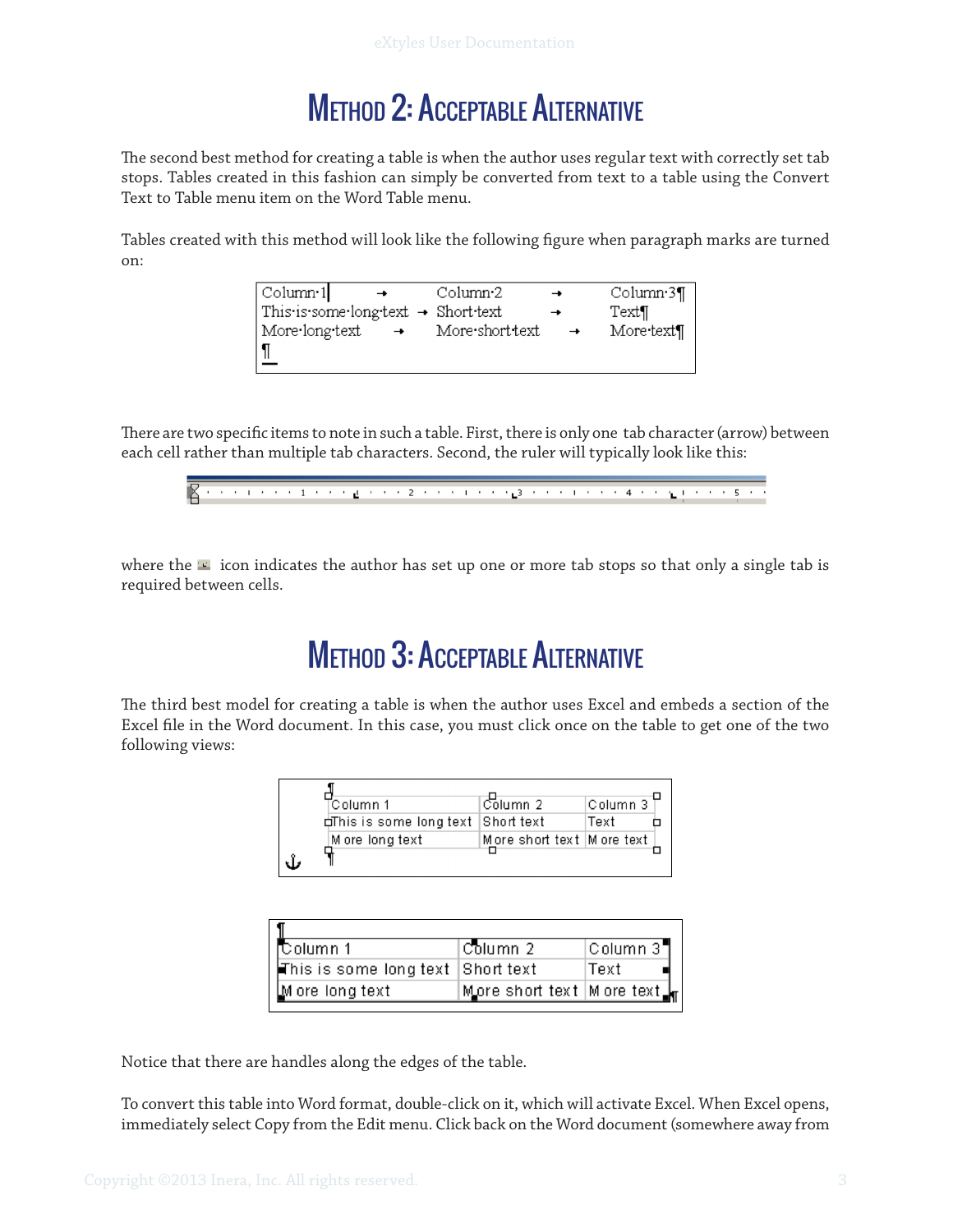the table) to deactivate Excel. Then select Edit > Paste and paste in the data from Excel as a Word table. You can then delete the original Excel table.

### Method 4: Unacceptable Alternative

The worst way for an author to create a table is by using text with multiple tabs between each cell. These authors should be given a typewriter instead of a word processor until they've been re-educated about how to use Word.

A typical table done in this fashion will appear as follows:

 $\operatorname{Column} 1$  $\rightarrow$  $Column2$ Column.3¶ This is some long text  $\rightarrow$  Short text Text¶  $\rightarrow$ More long text  $\rightarrow$ More short text -> More text¶ ſ

There are two specific items to note in such a table. First, there will be a variable number of tab characters (arrows) between each cell rather than a single tab character. Second, the ruler will typically look like this:

> \* \* \* 1 \* \* \* 1 \* \* \* 1 \* \* \* 2 \* \* \* 1 \* \* \* 3 \* \* \* 1 \* \* \* 4 \* \* \* 1 \* \* Б,

You can see that no tab stops have been set.

If you encounter such a table, it can be cleaned up with the following steps:

- **1** Select just the text of the table.
- **2** Select Edit > Replace.
- **3** Enter ^t^t in the "Find what" field (without the quotes)
- **4** Enter ^t in the "Replace with" field.
- **5** Click Replace All. When the alert appears stating that all replacements have been made in the selected text, click No to prevent Word from making these replacements in the rest of the document.
- **6** Keep clicking Replace All and replying No until the number of replacements is 0.
- **7** Close the Replace dialog, and immediately (without deselecting the table), select Table > Convert Text to Table. Make sure that Separate Text at Tabs is selected and press OK.